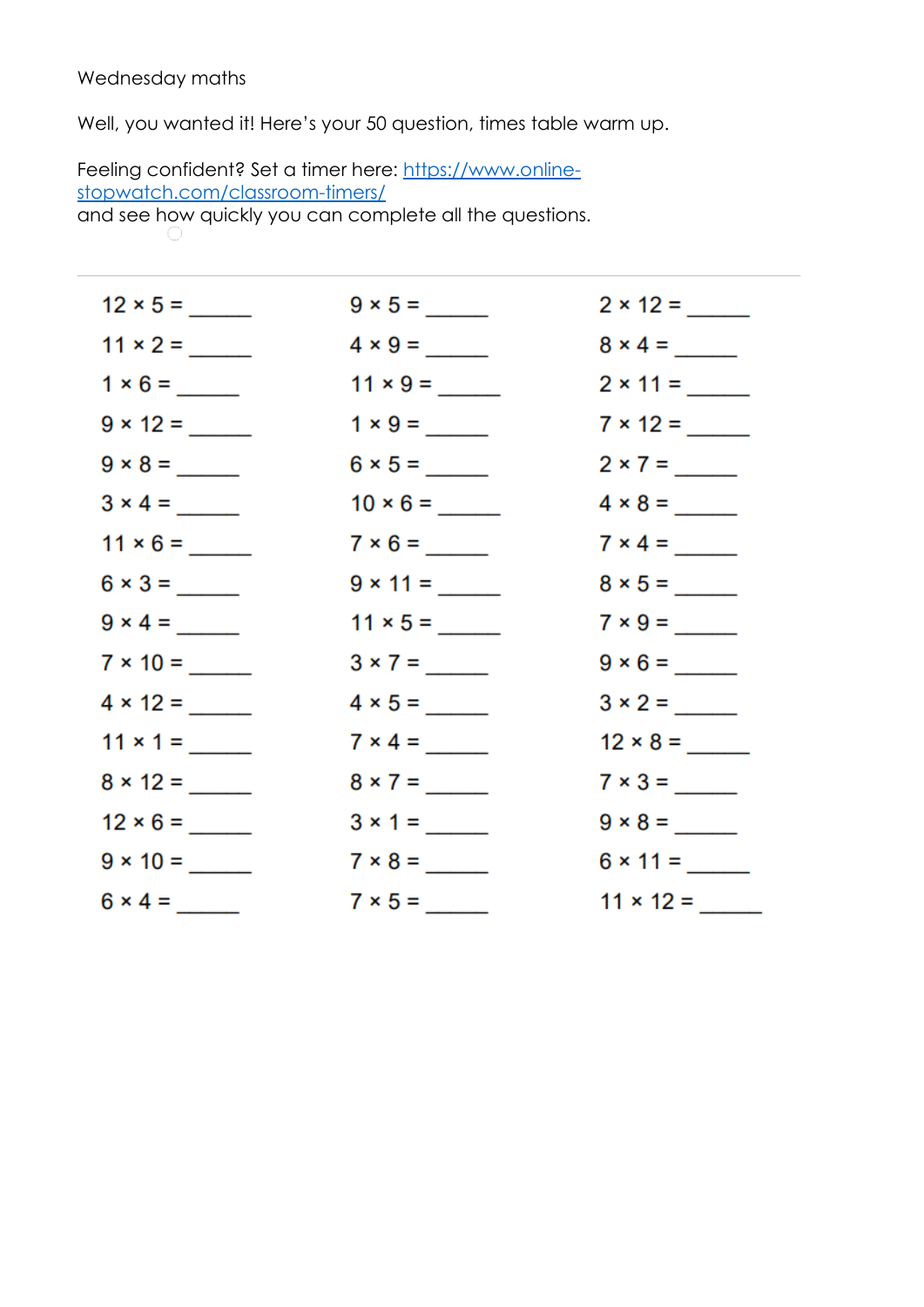## Multiplication word problems

Find the key information in each question – get rid of what isn't important. Some questions have a single step, others have two steps. Check your answers for accuracy.

- 1. The headteacher notices that the school uses 3 packs of paper in a week. There are 42 sheets in a pack. In a 6 week half term how many sheets are used?
- 2. Bob is on a cycling holiday for 14 days. Every day he cycles exactly 136km. How far does he cycle in total?
- 3. A train has11 carriages. Each carriage has 58 seats and room for 35 people standing. How many people can fit on the train?
- 4. A clutch of chickens lay 18 eggs every day. How many eggs will it lay in December?
- 5. A baker bakes 47 loaves of bread in an hour. He bakes for 5 hours every day. How many loaves can he bake in 13 days?
- 6. Tickets to the cinema cost £7.00. When the cinema is full it holds 89 people.

a) How much money can be made when the cinema is full? b) How much money can be made in one week if the film is shown twice a day?

Deeper thinking

'Fill in in the missing numbers.'